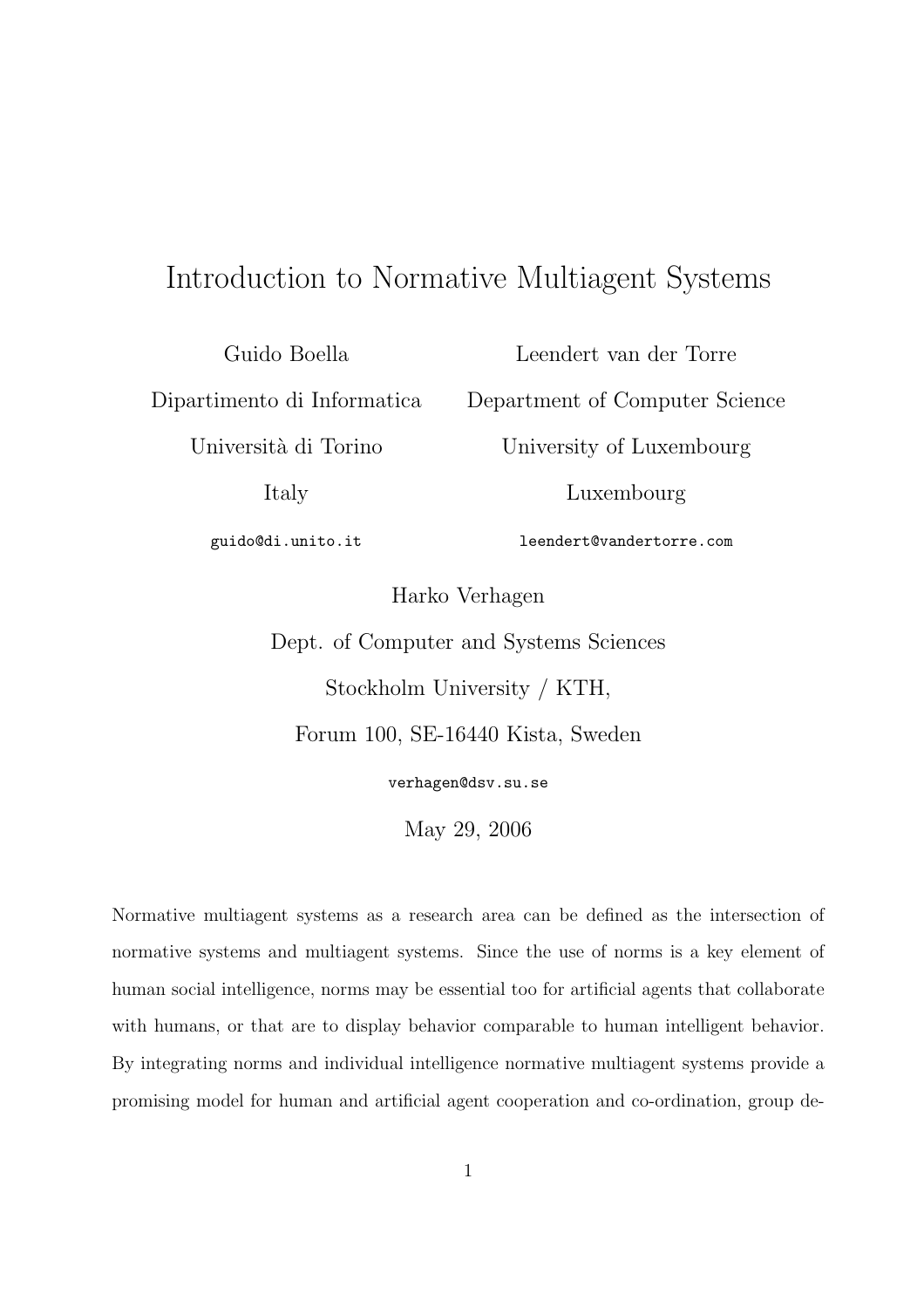cision making, multiagent organizations, regulated societies, electronic institutions, secure multiagent systems, and so on.

With 'normative' we mean 'conforming to or based on norms', as in *normative behavior* or normative judgments. According to the Merriam-Webster Online (2005) Dictionary, other meanings of normative not considered here are 'of, relating to, or determining norms or standards', as in normative tests, or 'prescribing norms', as in normative rules of ethics or normative grammar. With 'norm' we mean 'a principle of right action binding upon the members of a group and serving to guide, control, or regulate proper and acceptable behavior'. Other meanings of 'norm' given by the Merriam-Webster Online Dictionary but not considered here are 'an authoritative standard or model', 'an average like a standard, typical pattern, widespread practice or rule in a group', and various definitions used in mathematics.

Normative multiagent systems are an example of the use of sociological theories in multiagent systems, and more generally of the relation between agent theory and the social sciences such as sociology, philosophy, economics, and legal science. The need for social science theories and concepts like norms in multiagent systems is now well established. For example, Wooldridge's weak notion of agency is based on flexible autonomous action (Wooldridge, 2002), and social ability as the interaction with other agents and co-operation is one of the three meanings of flexibility; the other two are reactivity as interaction with the environment, and pro-activeness as taking the initiative. In this definition autonomy refers to non-social aspects, such as operating without the direct intervention of humans or others, and have some kind of control over their actions and internal state. For some other arguments for the need for social theory in multiagent systems, see, for example, (Bond and Gasser, 1988; Conte and Gilbert, 1995; Verhagen and Smit, 1996). For a more complete discussion on the need of social theory in general, and norms in particular, see the AgentLink roadmap (roa, 2005).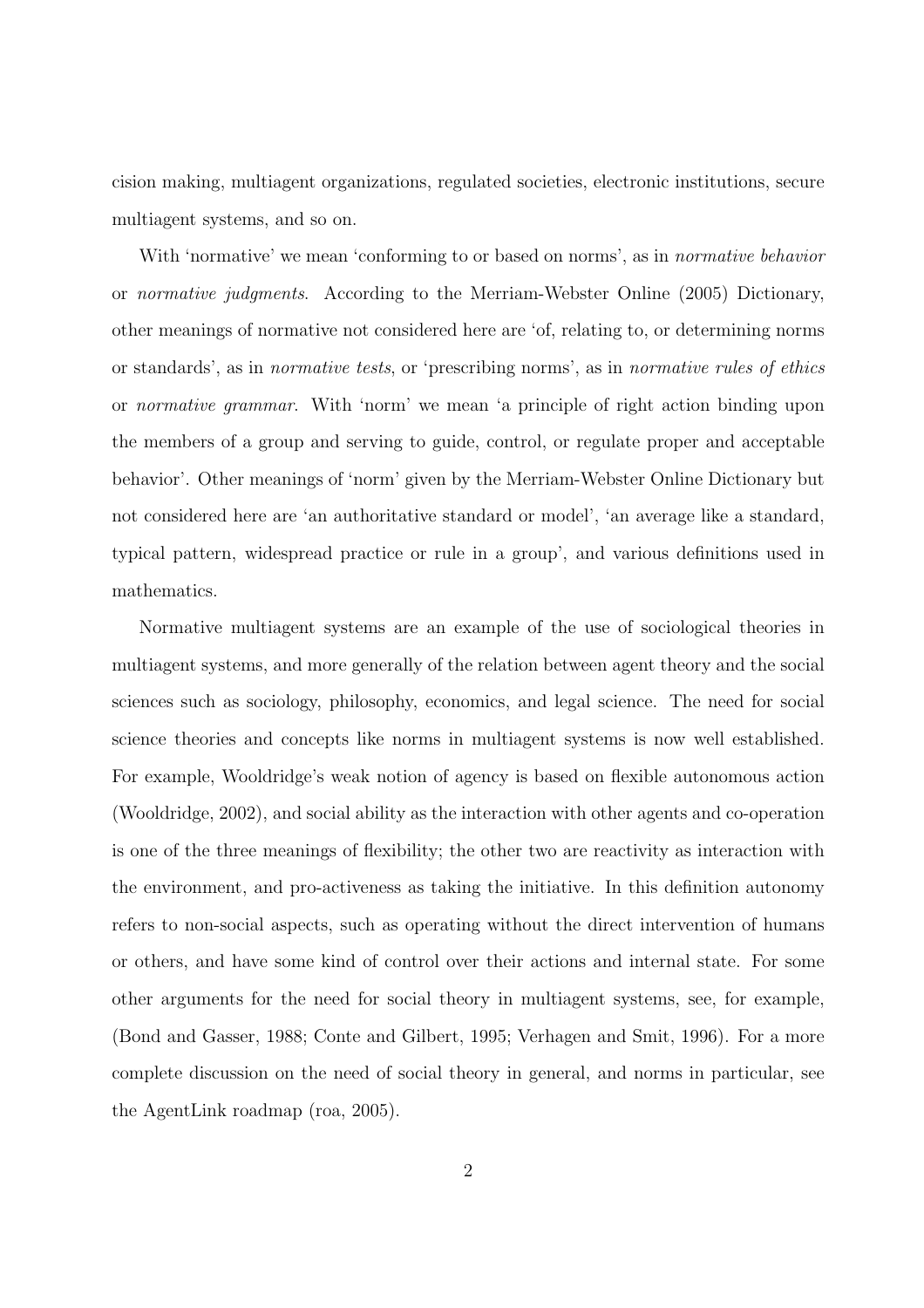Social concepts like norms are important for multiagent systems, because multiagent system research and sociology share the interest in the relation between micro-level agent behaviour and macro-level system effects. In sociology this is the (in)famous micro-macro link (Alexander et al., 1987) that focuses on the relation between individual agent behaviour and characteristics at the level of the social system. In multiagent system research, this boils down to the question "How to ensure efficiency at the level of the multiagent system whilst respecting individual autonomy?". According to Verhagen (2000) three possible solutions to this problem comprise of the use of central control which gravely jeopardizes the agent's autonomy, internalized control like the use of social laws (Shoham and Tennenholtz, 1992), and structural coordination (Ossowski, 1999) including learning norms.

Before we discuss normative multiagent systems, we consider some discussions on norms in the social sciences.

## 1 Norms and normative systems

In the 1960's, the sociologist Gibbs (1965) wrote an influential article on the problems concerning the definition and classification of norms, and observes that the various types of norms involve "a collective evaluation of behavior in terms of what it ought to be; a collective expectation as to what behavior will be; and/or particular reactions to behavior, including attempts to apply sanctions or otherwise induce a particular kind of conduct." (Gibbs, 1965, p. 589, original emphasis)

More recently, Therborn (2002) presented an overview of the role of norms for social theory and analysis. Normative action is based upon wanting to do the right thing rather than the thing that leads to ends or goals, which he calls teleological action, or the thing that leads to, expresses, or is caused by an emotion, called emotional action.

Therborn distinguishes among three kinds of norms. Constitutive norms define a sys-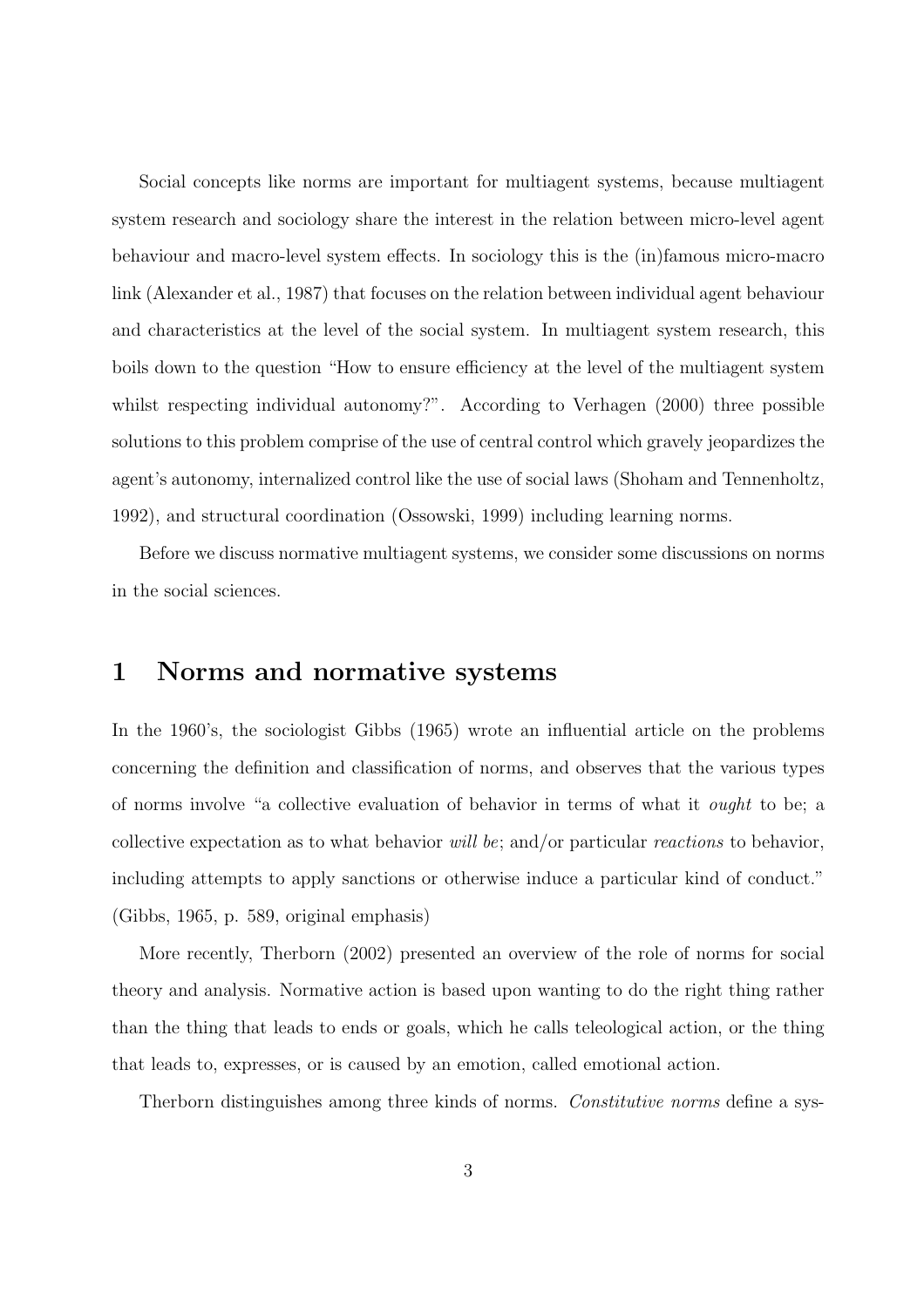tem of action and an agent's membership in it, regulative norms describe the expected contributions to the social system, and distributive norms defining how rewards, costs, and risks are allocated within a social system. Furthermore, he distinguishes between noninstitutionalized normative order, made up by personal and moral norms in day-to-day social traffic, and institutions, an example of a social system defined as a closed system of norms. Institutional normative action is equaled with role plays, i.e., roles find their expressions in expectations, obligations, and rights vis-a-vis the role holder's behaviour.

Therborn also addresses the dynamics and changing of norms. The dynamics of norms at the level of the individual agent is how norms are learned or propagated in a population. Socialization is based on identification, perceiving the compliance with the norms by other agents, or the entering of an institution. Norms are (re)enforced by the presence of incentives or sanctions. Changes in either of these three three socialization mechanisms lead to changes in the set of norms of the individual agent. These changes may be inhibited either by changes in the social system or changed circumstances, or by changes in the interpretation of the norms by the agents within the system.

Within philosophy normative systems have traditionally been studied by moral and legal philosophers. Alchourròn and Bulygin (1971) argue that a normative system should not be defined as a set of norms, as is commonly done, but in terms of consequences:

"When a deductive correlation is such that the first sentence of the ordered pair is a case and the second is a solution, it will be called normative. If among the deductive correlations of the set  $\alpha$  there is at least one normative correlation, we shall say that the set  $\alpha$  has normative consequences. A system of sentences which has some normative consequences will be called a normative system." (Alchourròn and Bulygin, 1971, p.55).

In computer science, Meyer and Wieringa define normative systems as "systems in the behavior of which norms play a role and which need normative concepts in order to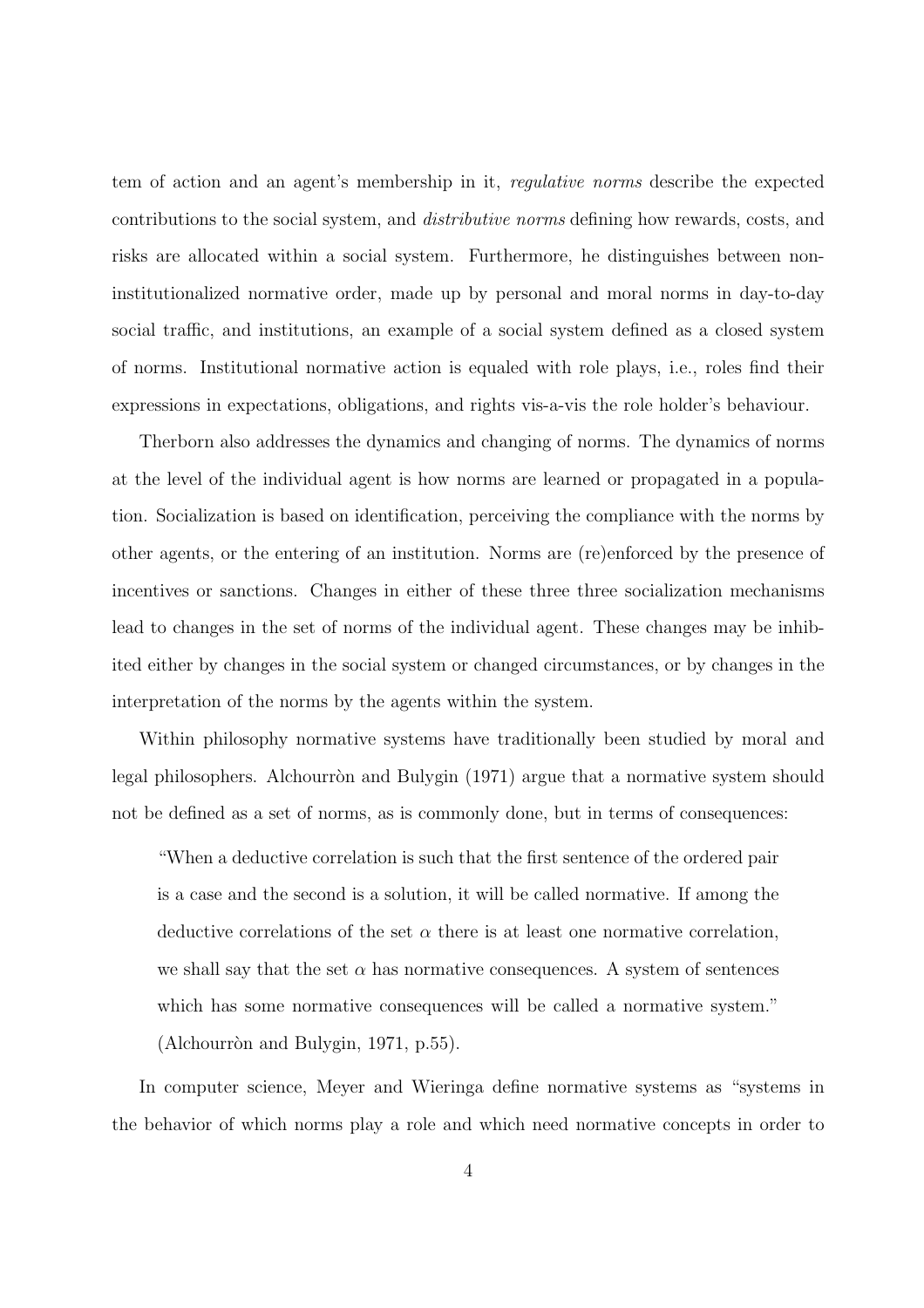be described or specified" (Meyer and Wieringa, 1993, preface). They also explain why normative systems are intimately related with deontic logic.

"Until recently in specifications of systems in computational environments the distinction between normative behavior (as it *should be*) and actual behavior (as it is) has been disregarded: mostly it is not possible to specify that some system behavior is non-normative (illegal) but nevertheless possible. Often illegal behavior is just ruled out by specification, although it is very important to be able to specify what should happen if such illegal but possible behaviors occurs! Deontic logic provides a means to do just this by using special modal operators that indicate the status of behavior: that is whether it is legal (normative) or not" (Meyer and Wieringa, 1993, preface).

# 2 Normative multiagent systems

The agents in the environment of a normative system interact with the normative system in various ways. First, from the perspective of the agents, agents can create new norms, update or maintain norms, and enforce norms, using roles defined in the normative system such as legislators or policemen. Secondly, from the perspective of social order, we can also look at the interaction between the normative system and its environment from the viewpoint of the normative system. In this viewpoint, the normative system uses the agents playing a role in it – the legislators, policemen and the like – to maintain an equilibrium in the normative multiagent system. In this perspective, we can distinguish at least two levels of equilibrium. First, norms are used to maintain social order in a normative multiagent system. Second, normative system contain a mechanism for updating themselves, to adapt to changing circumstances in its environment.

Jones and Carmo (2001) define a normative system as "Sets of agents whose interactions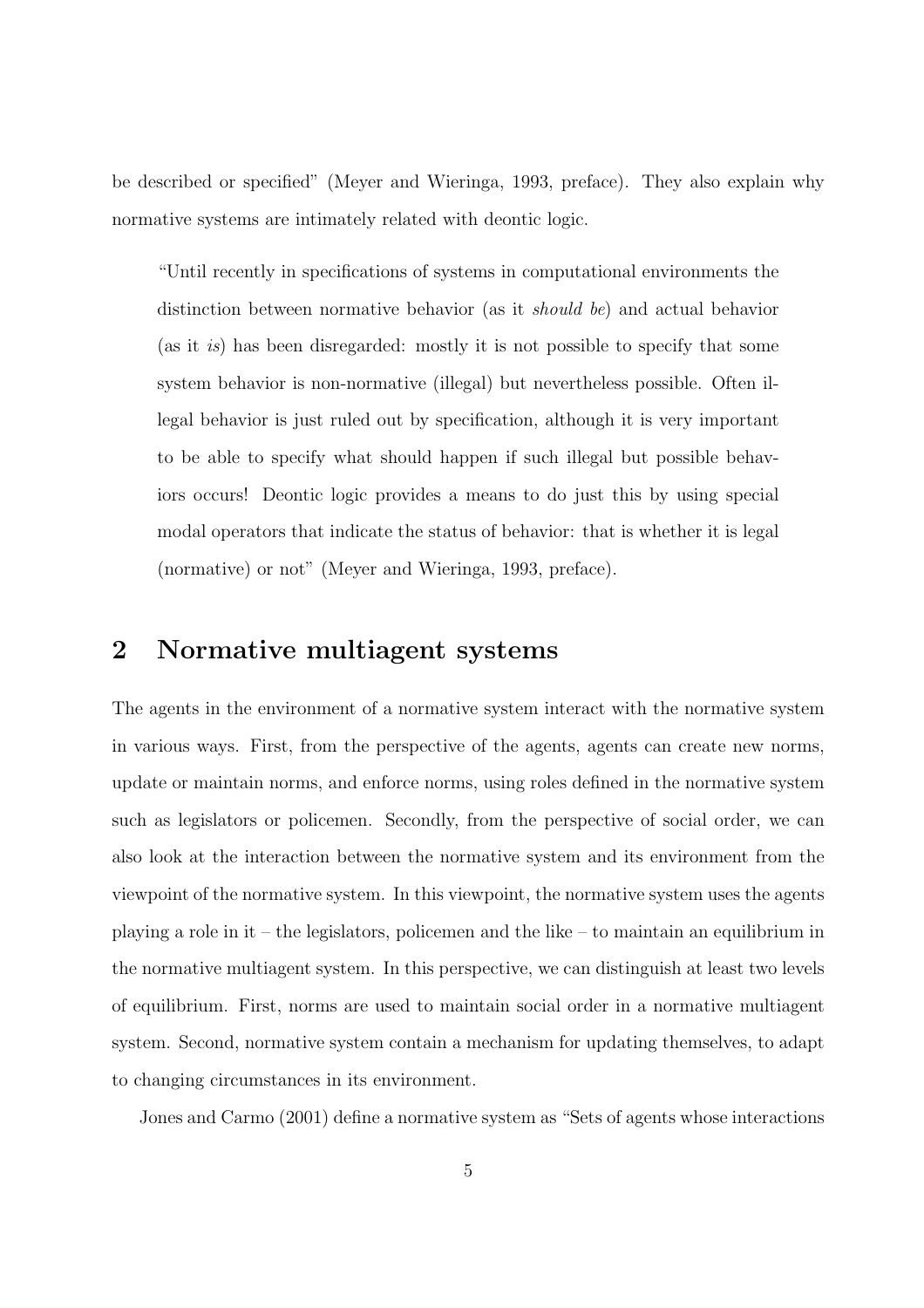are norm-governed; the norms prescribe how the agents ideally should and should not behave. [...] Importantly, the norms allow for the possibility that actual behavior may at times deviate from the ideal, i.e., that violations of obligations, or of agents' rights, may occur." In our opinion, this is too general, as a normative system does not contain the agents themselves. It also is not a satisfactory definition of normative multiagent system, because it precludes the agents' control over the set of norms. We therefore use the following definition in this paper.

A normative multiagent system is a multiagent system together with normative systems in which agents on the one hand can decide whether to follow the explicitly represented norms, and on the other the normative systems specify how and in which extent the agents can modify the norms.

Note that this definition makes no presumptions about the internal workings of an agent nor of the way norms find their expression in agent's behaviour.

Since norms are explicitly represented, according to our definition of a normative multiagent system, the question should be raised how norms are represented. Norms can be interpreted as a special kind of constraint, and represented depending on the domain in which they occur. However, the representation of norms by domain dependent constraints runs into the question what happens when norms are violated. Not all agents behave according to the norm, and the system has to deal with it. In other words, norms are not hard constraints, but soft constraints. For example, the system may sanction violations or reward good behavior. Thus, the normative system has to monitor the behavior of agents and enforce the sanctions. Also, when norms are represented as domain dependent constraints, the question will be raised how to represent permissive norms, and how they relate to obligations. Whereas obligations and prohibitions can be represented as constraints, this does not seem to hold for permissions. For example, how to represent the permission to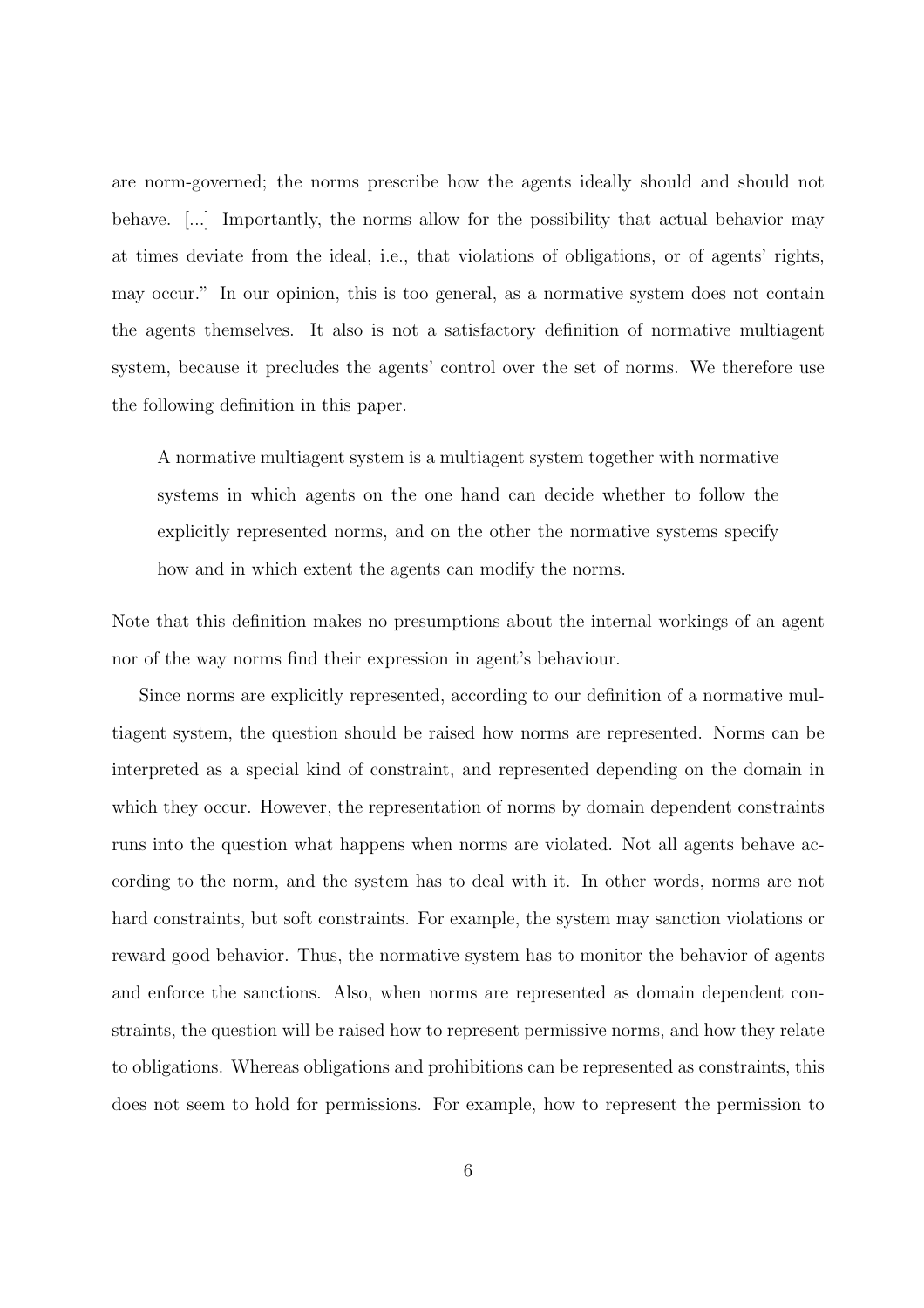access a resource under an access control system? Finally, when norms are represented as domain dependent constraints, the question can be raised how norms evolve.

We therefore believe that norms should be represented as a domain independent theory, for example in deontic logic (von Wright, 1951; van der Torre and Tan, 1999; van der Torre, 2003; Makinson and van der Torre, 2000; Makinson and van der Torre, 2001; Makinson and van der Torre, 2003). Deontic logic studies logical relations among obligations and permissions, and more in particular violations and contrary-to-duty obligations, permissions and their relation to obligations, and the dynamics of obligations over time. Therefore, insights from deontic logic can be used to represent and reason with norms. Deontic logic also offers representations of norms as rules or conditionals. However, there are several aspects of norms which are not covered by constraints nor by deontic logic, such as the relation between the cognitive abilities of agents and the global properties of norms.

Conte, Falconi and Sartor (1999) say that normative multiagent systems research focuses on two different sets of problems. On the one hand, they claim that legal theory and deontic logic supply a theory for of norm-governed interaction of autonomous agents while at the same time lacking a model that integrates the different social and normative concepts of this theory. On the other hand, they claim that three other problems are of interest in multiagents systems research on norms: how agents can acquire norms, how agents can violate norms, and how an agent can be autonomous. For artificial agents, norms can be designed as in legal human systems, forced upon, for example when joining an institution, or they can emerge from the agents making them norm autonomous (Verhagen, 2000). Agent decision making in normative systems and the relation between desires and obligations has been studied in agent architectures (Broersen et al., 2002), which thus explain how norms and obligations influence agent behavior.

An important question is where norms come from. Norms are not necessarily created by a single legislator, they can also emerge spontaneously, or be negotiated among the agents.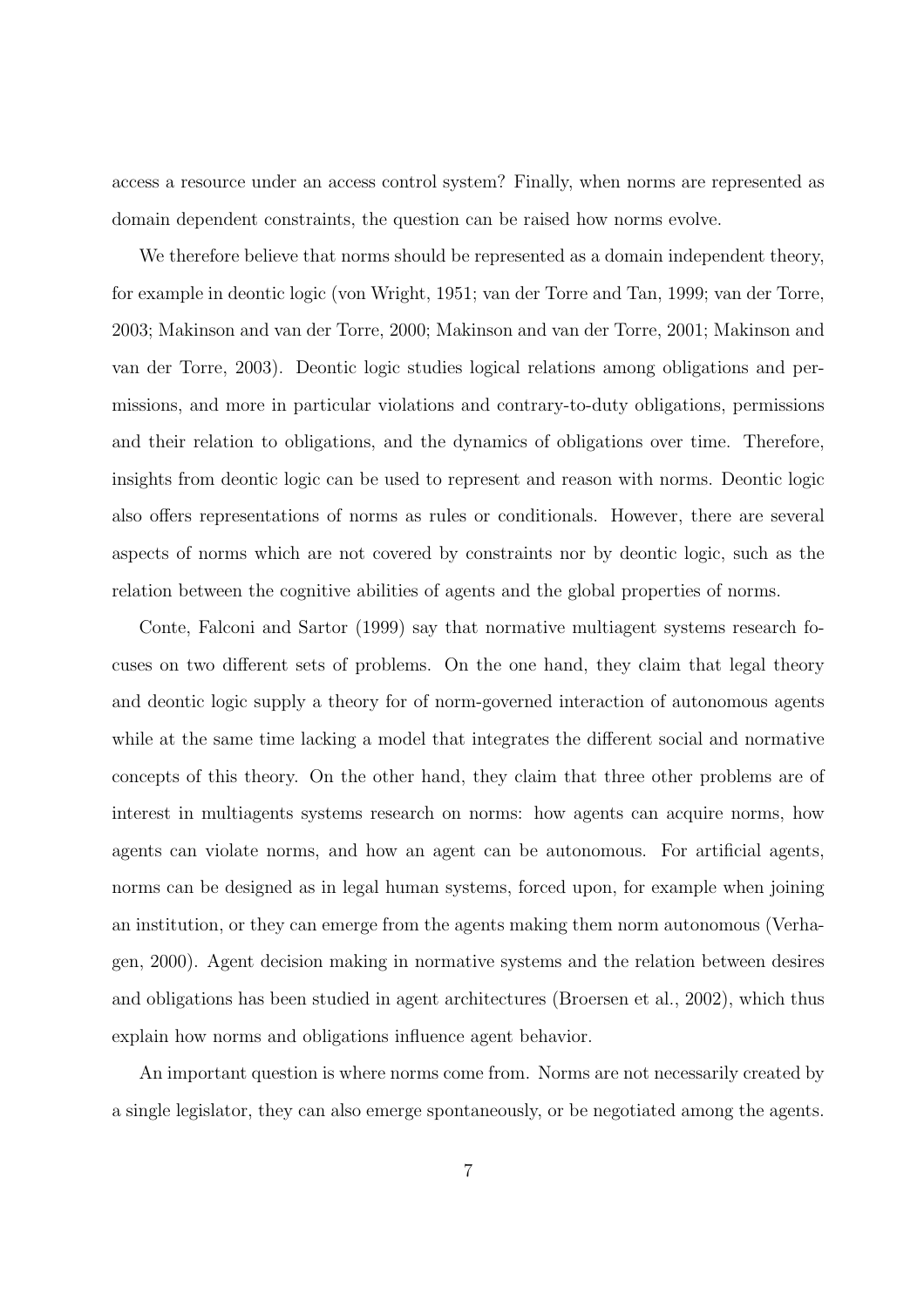In electronic commerce research, for example, cognitive foundations of social norms and contracts are studied (Boella and van der Torre, 2006a). Protocols and social mechanisms are now being developed to support such creations of norms in multiagent systems. When norms are created, the question how they are enforced can be raised. For example, when a contract is violated, the violator may have to pay a penalty. But then there has to be a monitoring and sanctioning system, for example police agents in an electronic institution. Such protocols or roles in a multiagent system are part of the construction of social reality, and Searle (1995) has argued that such social realities are constructed by constitutive norms. This again raises the question how to represent such constitutive or counts-as norms, and how they are related to regulative norms like obligations and permissions (Boella and van der Torre, 2006a).

Not only the relation between norms and agents must be studied, but also the relation between norms and other social and legal concepts. How do norms structure organizations? How do norms coordinate groups and societies? How about the contract frames in which contracts live? How about the legal contexts in which contract frames live? How about the relation between legal courts? Though in some normative multiagent systems there is only a single normative system, there can also be several of them, raising the question how normative systems interact. For example, in a virtual community of resource providers each provider may have its own normative system, which raises the question how one system can authorize access in another system, or how global policies can be defined to regulate these local policies (Boella and van der Torre, 2006b).

Summarizing, normative multiagent systems study general and domain independent properties of norms. It builds on results obtained in deontic logic, the logic of obligations and permissions, for the representation of norms as rules, the application of such rules, contrary-to-duty reasoning and the relation to permissions. However, it goes beyond logical relations among obligations and permissions by explaining the relation among social norms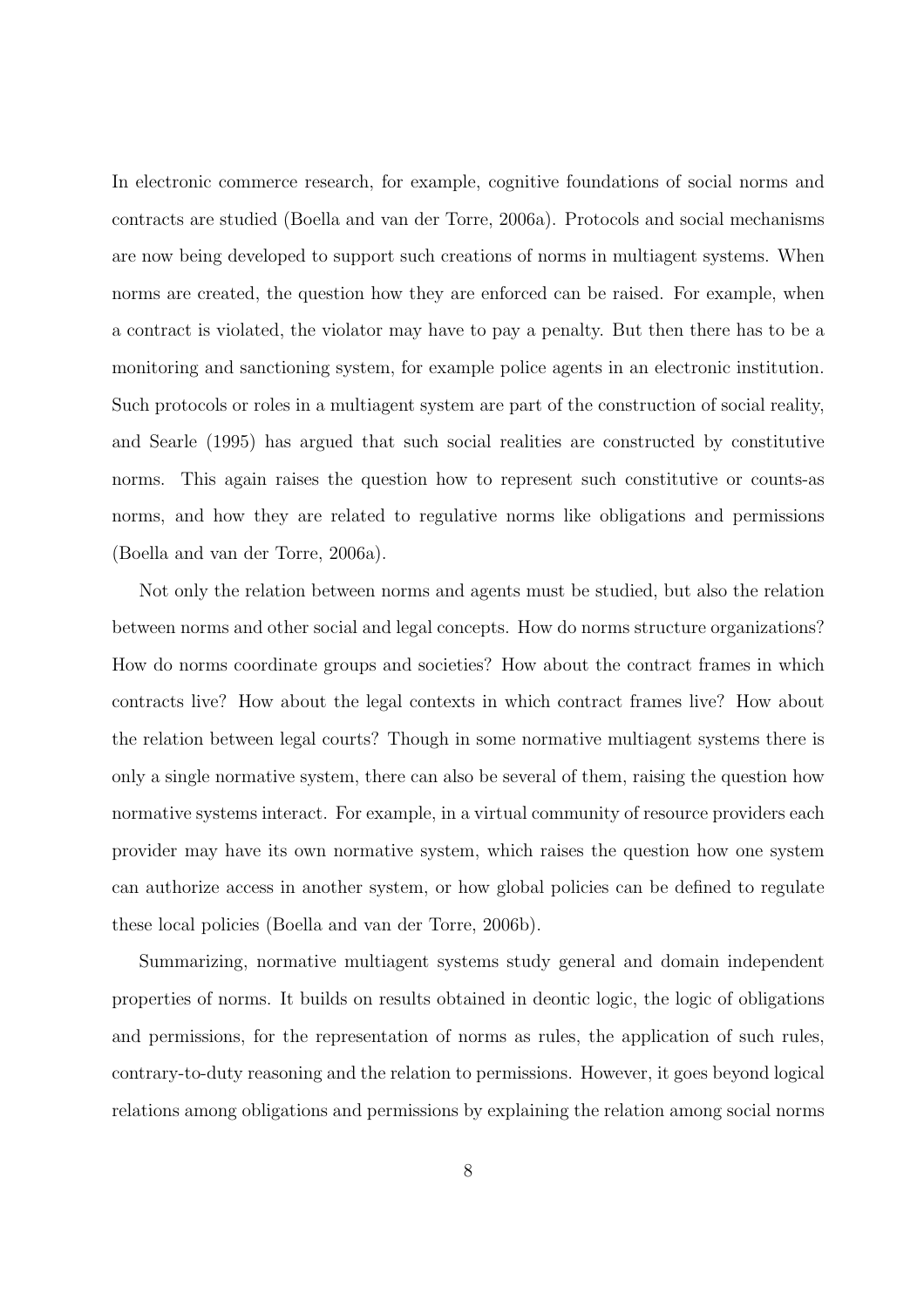and obligations, relating regulative norms to constitutive norms, explaining the evolution of normative systems, and much more.

The papers in this double special issue on normative multiagent systems address some of these issues, but they also address new research issues that are of central importance for the whole field of normative multiagent systems. These include how to combine theories of teleological action (e.g., the BDI model of agency) with models of normative action, how to model the dynamics of norms when institutions' norm sets are to be combined, the development and testing of logics of normative reasoning and dynamics, and the formalization descriptive social theories of normative action into implementable formal models.

## 3 NorMAS 2005

NorMAS05 was an international symposium on normative multiagent systems, organized in April 2005 by the authors of this article as part of the 2005 AISB convention (AISB standing for the Society for the Study of Artificial Intelligence and the Simulation of Behaviour). The symposium attracted papers from a variety of areas, such as the social sciences (and computational sociology in particular), computer science, and formal logics. A number of these papers representing these areas were selected for this double special issue on normative multiagent systems. Four general themes are addressed in these papers, namely intra-agent aspects of norms, interagent aspects of norms, normative systems and their borders, and combining normative systems.

### 3.1 Intra-agent aspects of norms

The paper "My Agents Love to Conform: Norms and Emotion in the Micro-Macro Link" by von Scheve et al. investigates the function of emotion in relation to norms in natural and artificial societies. It shows that unintentional behavior can be normative and socially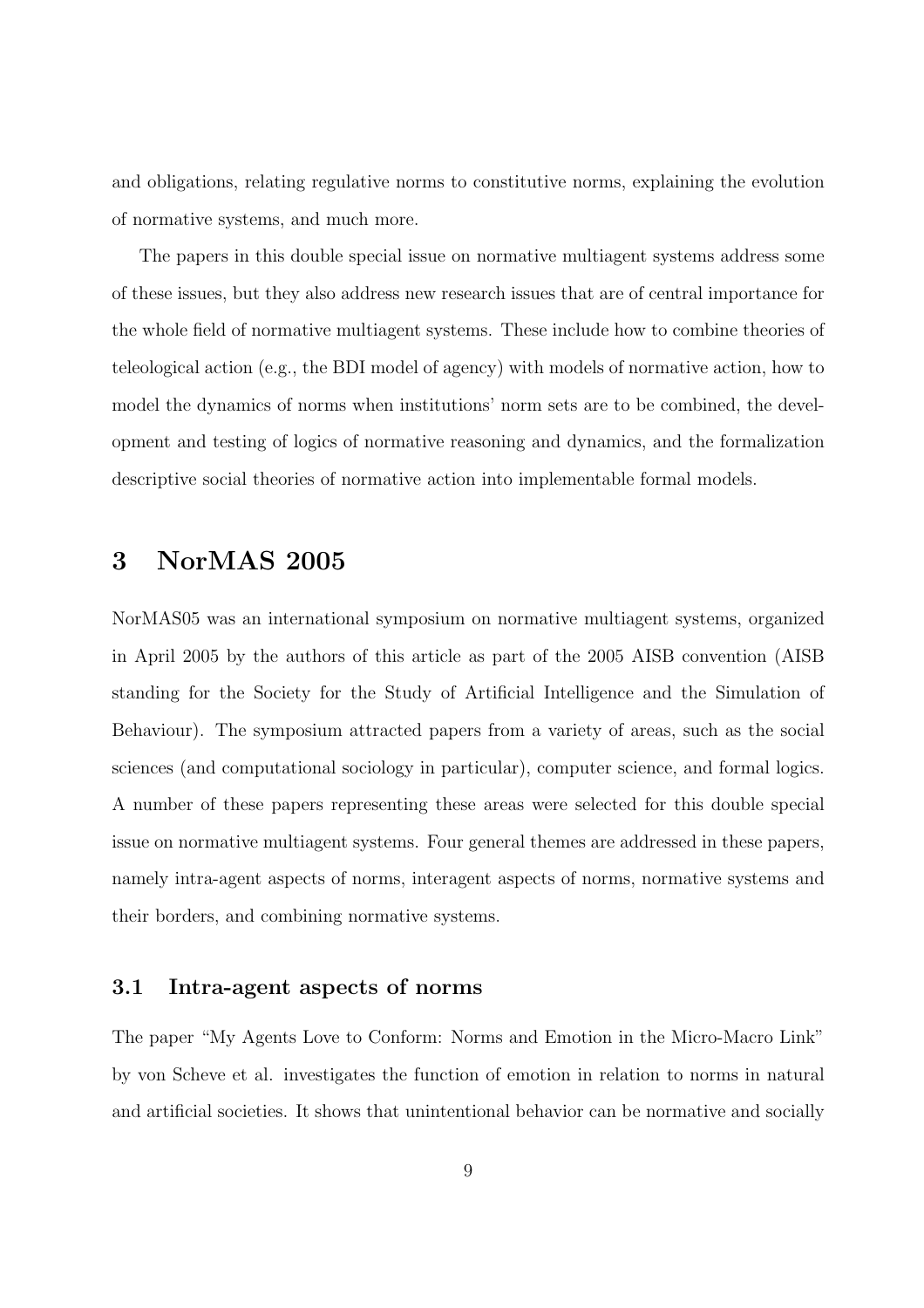functional at the same time, thereby highlighting the role of emotion. By defining norms as mental objects, the role of emotion in maintaining and enforcing norms is studied, relates these findings social structural dynamics in natural and societies,and outlines the possibilities of an application to a multi-agent architecture.

Sadri, Stati, and Toni's "Normative KGP Agents" extends the logical model of agency known as the KGP model to support agents with normative concepts, based on the roles an agent plays and the obligations and prohibitions that result from playing these roles. The proposed framework illustrates how the resulting normative concepts, including the roles, can evolve dynamically during the lifetime of the agent. It also illustrates how these concepts can be combined with the existing capabilities of KGP agents in order to plan for their goals, react to changes in the environment, and interact with other agents. Finally, the paper gives an executable specification of normative concepts that can be used directly for prototyping applications.

### 3.2 Interagent aspects of norms

Kibble's paper "Speech acts, commitment and multiagent communication" aims to reconsider the suitability of speech act theory as a basis for agent communication languages. It models dialogue states as deontic scoreboards which keep track of commitments and entitlements that speakers acknowledge and hearers attribute to other interlocutors and outlines an update semantics and protocol for selected locutions.

Sauro's paper "Qualitative Criteria of Admissibility for Enforced Agreements" focuses on the desirablility of artificial agents to help each other when they cannot achieve their goals, or when they profit from social exchanges. It studies the coalition formation processes supported by enforced agreements and defines two qualitative criteria that establish when a coalition is admissible to be formed. These two properties can be used when the space of possible coalitions is unknown.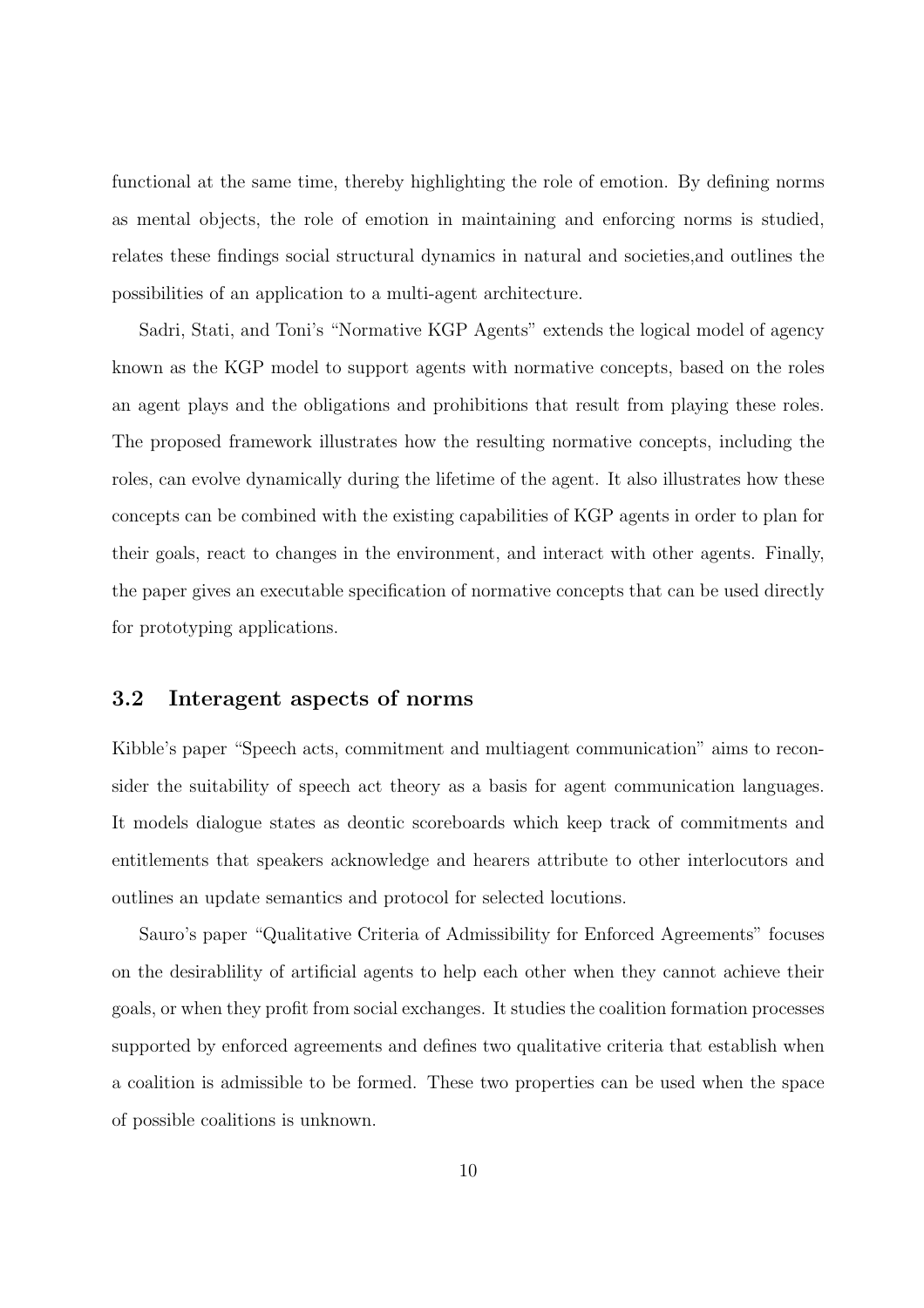#### 3.3 Normative systems and their borders

Davidsson and Johansson classify artificial societies and identify four different types of stakeholders in their paper "On the Potential of Norm-Governed Behavior in Different Categories of Artificial Societies". The potential of norm-governed behavior in different types of artificial societies is investigated based on the preferences of the stakeholders and how they influence the state of the society. The paper concludes that the more open a society is the more it has to rely on agent owners and designers to achieve norm-governed behavior, whereas in more closed societies the environment designers and owners may control the degree of norm-governed behavior.

Hahn, Fley, and Florian argue in "A Framework for the Design of Self-Regulation of Open Agent-based Electronic Marketplaces" that allowing self-interested agents to activate social institutions during run-time can improve the robustness of open multiagent systems. Based on sociological theory, institutions are seen as rules which have to be activated and adopted by the agent population. A framework for self-regulation of multiagent system for the domain of electronic marketplaces is developed, consisting of three different institutional forms that are defined by the mechanisms and instances that generate, change, or safeguard them. The paper shows that allowing autonomous agents both the reasoning about their compliance with a rule and the selection of the form of an institution helps to balance the trade-off between the autonomy of self-interested agents and the maintenance of social order in an open multiagent system and to ensure almost the same qualities as in closed environments.

In "Mapping Deontic Operators to Abductive Expectations", Alberti et al. propose a mapping of deontic operators (obligations, prohibition, permission) to language entities (expectations) available within the an agent framework developed for agent interaction in open agent societies. The mapping is supported by showing a similarity between the abductive semantics for expectations and the Kripke semantics that can be given to deontic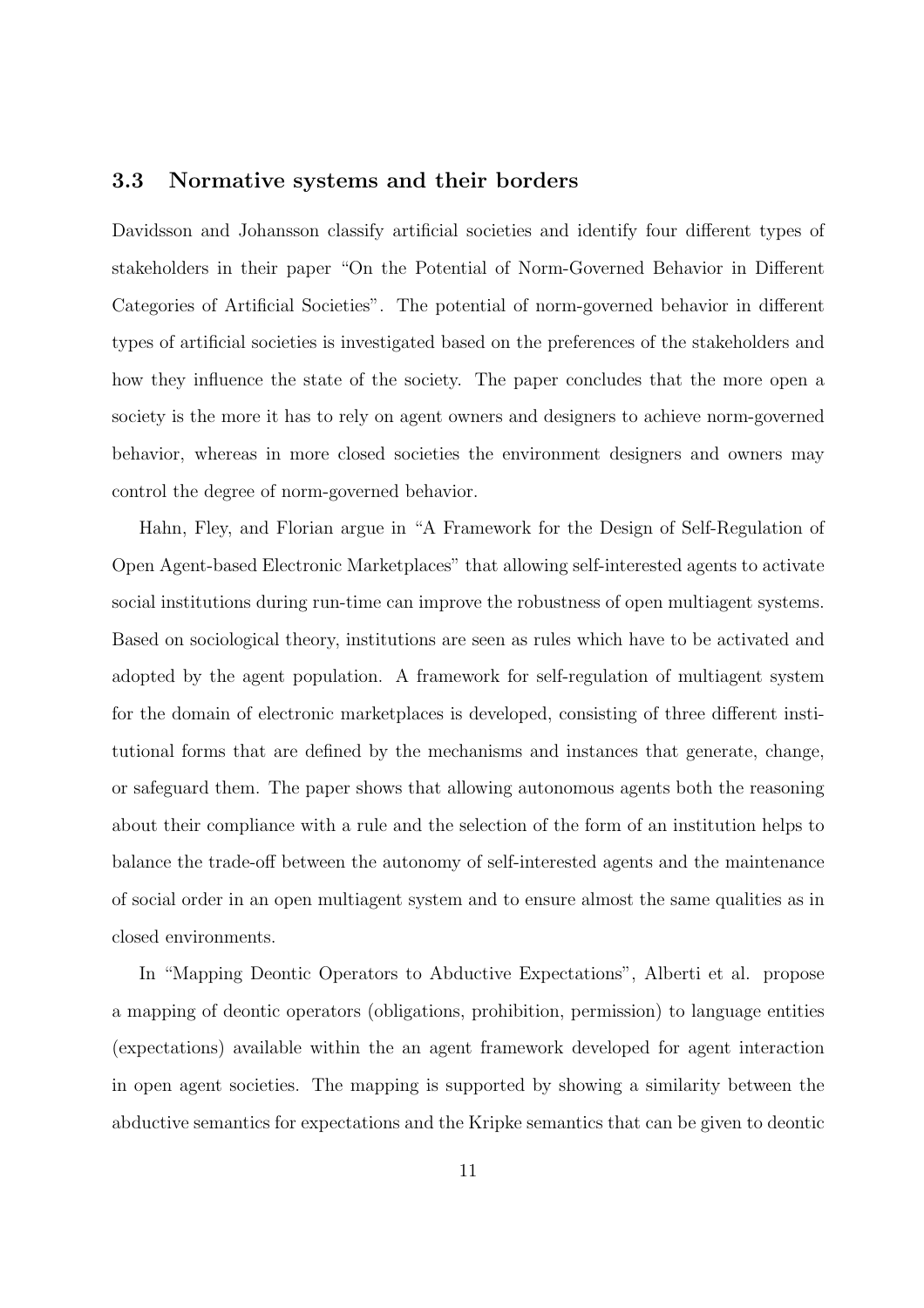operators.

In "A Normative Framework for Agent-Based Systems", López y López, Luck, and d'Inverno present a formal normative framework for agent-based systems that adresses two omissions of previous research on the use of norms in computational models of open societies to help to cope with the heterogeneity, the autonomy and the diversity of interests among their members. These are the lack of a canonical model of norms that facilitates their implementation and enables the description of the processes of reasoning about norms, and secondly the perspective of individual agents and what they might need to effectively reason about the society in which they participate.

### 3.4 Combining normative systems

Grossi et al. introduce the notion of contextual ontologies in their paper "Ontological Aspects of the Implementation of Norms in Agent-Based Electronic Institutions" and also provide a formal machinery to characterise this notion. This notion solves the problem of different institutions implementing the same set of norms in different ways presupposing divergent ontologies of the concepts in which that set of norms is formulated.

# References

- 2005. Agent Technology Roadmap: A Roadmap for Agent-Based Computing.
- Alchourròn, C.E. and E. Bulygin. 1971. Normative Systems. Springer.
- Alexander, J.C., B. Giesen, R. Münch, and N.J. Smelser, editors. 1987. The Micro-Macro Link. University of California Press.
- Boella, G. and L. van der Torre. 2006a. A game theoretic approach to contracts in multiagent systems. IEEE Trans. SMC, Part C.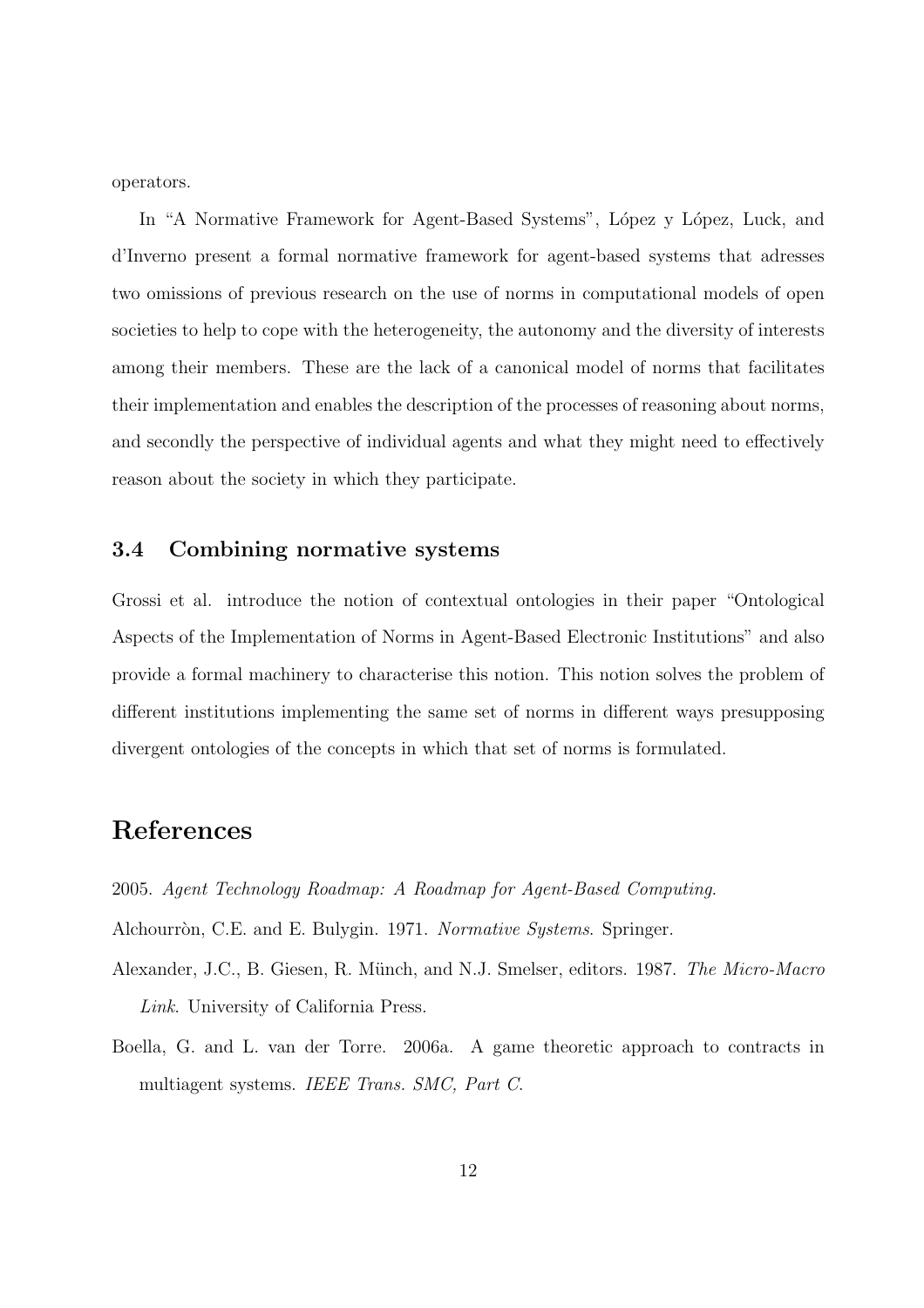- Boella, G. and L. van der Torre. 2006b. Security policies for sharing knowledge in virtual communities. IEEE Trans. SMC, Part A.
- Bond, A. H. and L. Gasser. 1988. An Analysis of Problems and Research in DAI. In A. H. Bond and L. Gasser, editors, Readings in Distributed Artificial Intelligence, pages 3–35. Morgan Kaufmann.
- Broersen, J., M. Dastani, J. Hulstijn, and L. van der Torre. 2002. Goal generation in the BOID architecture. Cognitive Science Quarterly, 2(3-4):428–447.
- Conte, R., R. Falcone, and G. Sartor. 1999. Introduction: Agents and Norms: How to Fill the Gap? Artificial Intelligence and Law, pages  $1 - 15$ .
- Conte, R. and N. Gilbert, 1995. "Computer Simulation for Social Theory". In R. Conte and N. Gilbert, editors, Artificial Societies: The Computer Simulation of Social Life, chapter Computer Simulation for Social Theory, pages 1 – 18. UCL Press.
- Gibbs, J. P. 1965. Norms: The Problem of Definition and Classification. The American *Journal of Sociology*,  $70(5):586 - 594$ .
- Jones, A. and J. Carmo. 2001. Deontic Logic and Contrary-to-Duties. In D. Gabbay, editor, Handbook of Philosophical Logic. Kluwer, page 203279.
- Makinson, D. and L. van der Torre. 2000. Input-output logics. Journal of Philosophical Logic, 29:383–408.
- Makinson, D. and L. van der Torre. 2001. Constraints for input-output logics. Journal of Philosophical Logic, 30(2):155–185.
- Makinson, D. and L. van der Torre. 2003. Permissions from an input/output perspective. Journal of Philosophical Logic, 32(4):391–416.
- Merriam-Webster OnLine. 2005. The Language Center. www.m-w.com/.
- Meyer, J-J. and R. Wieringa, editors. 1993. Deontic Logic in Computer Science: Normative System Specification. Wiley.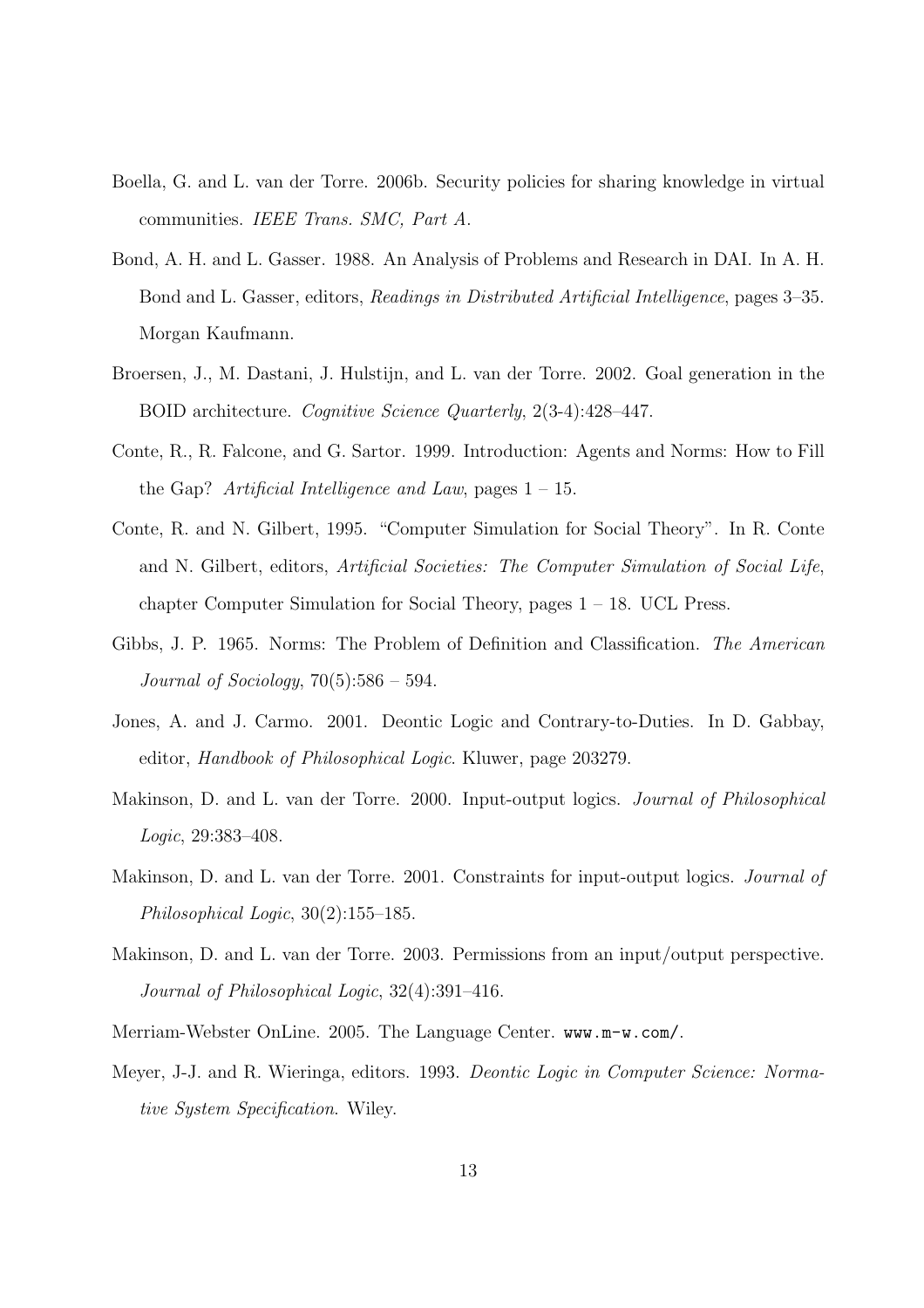Ossowski, S. 1999. Co-ordination in Artificial Agent Societies. Springer.

Searle, J. R. 1995. The Construction of Social Reality. The Free Press.

- Shoham, Y. and M. Tennenholtz. 1992. On the Synthesis of Useful Social Laws for Artificial Agent Societies (Preliminary Report). In Proceedings of the National Conference on Artificial Intelligence, pages 276–281, San Jose, CA.
- Therborn, G. 2002. Back to Norms! On the Scope and Dynamics of Norms and Normative Action. Current Sociology,  $50(6)$ :863 – 880.
- van der Torre, L. 2003. Contextual deontic logic: Normative agents, violations and independence. Annals of Mathematics and Artificial Intelligence, 37(1-2):33–63.
- van der Torre, L. and Y. Tan. 1999. Contrary-to-duty reasoning with preference-based dyadic obligations. Annals of Mathematics and Artificial Intelligence, 27:49–78.
- Verhagen, H. 2000. Norm Autonomous Agents. Ph.D. thesis, Department of System and Computer Sciences, The Royal Institute of Technology and Stockholm University, Sweden.
- Verhagen, H. and R. Smit. 1996. Modelling Social Agents in a Multiagent World. In W. Van de Velde and J. W. Perram, editors, , *Position Papers MAAMAW 1996*, Technical Report 96-1. Vrije Universiteit Brussel - Artificial Intelligence Laboratory.

von Wright, G.H. 1951. Deontic logic. 60:1–15.

Wooldridge, M. 2002. An Introduction to MultiAgent Systems. Wiley.

### Bibliography

#### Guido Boella

Guido Boella received the PhD degree at the University of Torino in 2000. He is currently professor at the Department of Computer Science of the University of Torino. His research interests include multi-agent systems, in particular, normative systems, institutions and